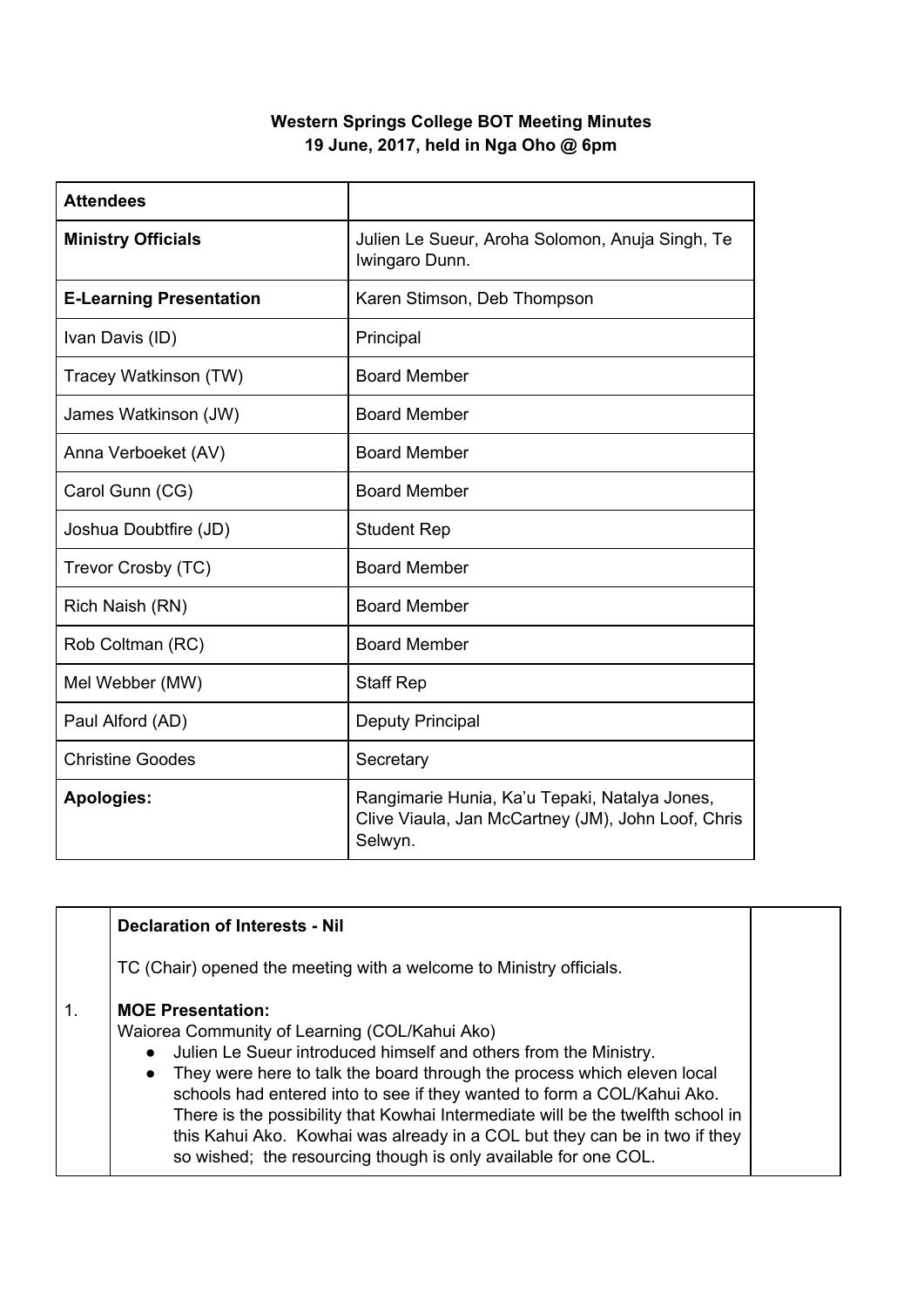|                | The Waiorea Kahui Ako is now at the point where it has to make some<br>$\bullet$<br>decisions and the Ministry is available to help it in any way it can.<br>A Kahu Ako is a Community of Learning where a group of kura/schools<br>$\bullet$<br>come together along with their communities to raise achievement for all<br>students and young people by sharing expertise in teaching and learning,<br>and supporting each other<br>TW was very excited about the dual pathway that WSC/NPOW was<br>$\bullet$<br>working towards. It will be a model for others to follow.<br>AV asked about the vision.<br>$\bullet$<br>Anuja replied that we have been on a journey for one year now and have<br>$\bullet$<br>realised that we have to restart. Our schools have recently come together<br>and are now on a dual pathway.<br>• AV - how will schools interact technically?<br>• AD - this will be discussed at Wednesday's COL meeting.<br>Julien said that one COL he is aware of has all gone onto the same<br>$\bullet$<br>Student Management System (eTab).<br>There is another initiative called 'the data share initiative' being developed<br>at the moment. Data will go into a central integrated platform which<br>everyone will be able to access.<br>The Ministry has made itself available to come back to the board whenever<br>$\bullet$<br>the board needs them.<br>Trevor thanked the Ministry for coming to the meeting.                                                                                                                                                                                                                                                                                                                                                                                                                                                        |  |
|----------------|------------------------------------------------------------------------------------------------------------------------------------------------------------------------------------------------------------------------------------------------------------------------------------------------------------------------------------------------------------------------------------------------------------------------------------------------------------------------------------------------------------------------------------------------------------------------------------------------------------------------------------------------------------------------------------------------------------------------------------------------------------------------------------------------------------------------------------------------------------------------------------------------------------------------------------------------------------------------------------------------------------------------------------------------------------------------------------------------------------------------------------------------------------------------------------------------------------------------------------------------------------------------------------------------------------------------------------------------------------------------------------------------------------------------------------------------------------------------------------------------------------------------------------------------------------------------------------------------------------------------------------------------------------------------------------------------------------------------------------------------------------------------------------------------------------------------------------------------------------------------------------------------------|--|
| $\overline{2}$ | E-Learning Strategy Presentation (Karen Stimson & Deb Thompson)<br>KS & DT opened by explaining to the board what e-learning looks like at<br>$\bullet$<br>WSC and referred them to the presentation document here.<br>WSC wants to see blended learning in action. They will use technology<br>$\bullet$<br>where it will add value. E-learning is learning that is supported by, or<br>facilitated by, access to information and communication technology (ICT).<br>WSC is creating a flexible learning space (MW would like us to refer to new<br>$\bullet$<br>building as FLS rather than ILE). ILE itself is an innovative environment<br>that is capable of evolving and adapting as educational practices evolve<br>and change.<br>We want to develop e-learning as part of an ILE environment<br>An outside consultant from CLA (Clive, from Connected Learning Advisors)<br>has met with the e-learning team and connections have been made with<br>other outside experts. They have begun reviewing the action plan and<br>forming an e-learning strategy.<br>The consultant will come back in two weeks to observe their progress and<br>$\bullet$<br>look at the five strands of the E-Learning Planning Framework.<br>RN mentioned that Jasmax has been employed as a consultant to advise<br>$\bullet$<br>on the use of the FF & E and ICT component of the rebuild and this should<br>be taken into consideration.<br>We have a process about to start to look at the purchase of ICT equipment<br>$\bullet$<br>and infrastructure.<br>A design group should be put together for the FF & E Project (lead by<br>Jasmax) and one of the e-learning team should be in this group. Also the<br>group should include Jasmax, Richard Taylor (WSC ICT Manager) with<br>input from CLA consultant (Clive) and Rich Naish. Jasmax (Melody) will<br>consult on the membershiop of this group. |  |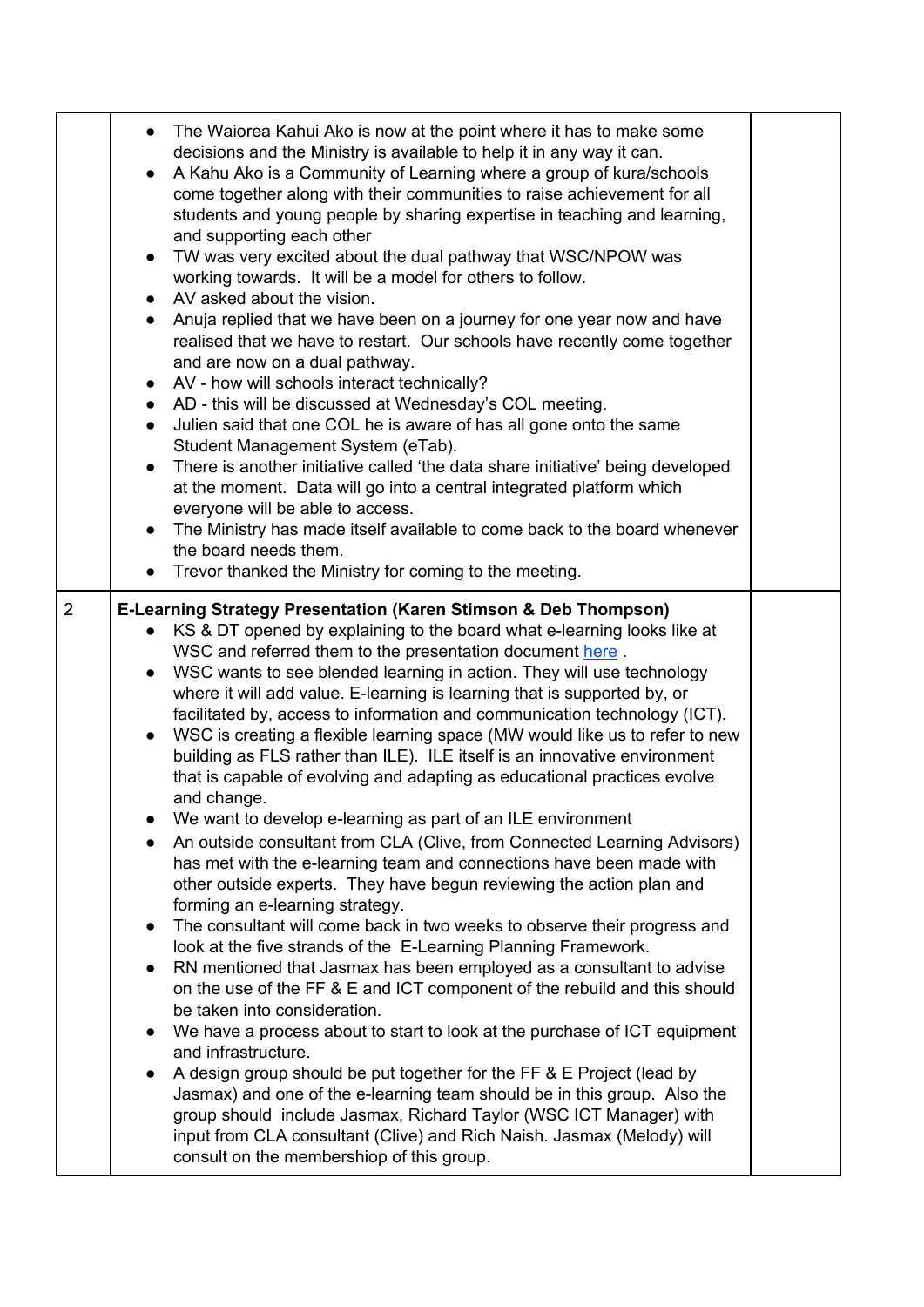|      | The ICT Policy should be updated with a note to look at equity.                                                                                                                                                                                                                                                                                                                                                                                                                                                                                                                                                                                                                                                                          |        |
|------|------------------------------------------------------------------------------------------------------------------------------------------------------------------------------------------------------------------------------------------------------------------------------------------------------------------------------------------------------------------------------------------------------------------------------------------------------------------------------------------------------------------------------------------------------------------------------------------------------------------------------------------------------------------------------------------------------------------------------------------|--------|
|      | Trevor thanked KS and DT for their presentation.                                                                                                                                                                                                                                                                                                                                                                                                                                                                                                                                                                                                                                                                                         |        |
|      | <b>Action 1:</b><br>DS to coordinate the people to be in a design control group and ensure that<br>a representative from the e-learning team, Richard Taylor and Clive are<br>asked to join that group to contribute to discussions for coordination of<br>pedagogy and ILE.                                                                                                                                                                                                                                                                                                                                                                                                                                                             | Action |
|      | <b>Action 2:</b><br>By the August board meeting the board would like to hear back from the<br>team as to when they can deliver a plan.<br>The board needs to understand the strategy, the different components and<br>the timetable. What is the status. This could be presented through the<br>principal report.<br>• TW asked that the plan be brought back to the board and she referred to<br>Goal Two of our Strategic Plan "To provide excellent teaching across all<br>curriculum areas". The board needs to make sure we are delivering on this.                                                                                                                                                                                 | Action |
|      | <b>Action 3:</b><br>Establish what we can put in place to ensure the most appropriate level of<br>getting robust data.<br>TW - from a staff perspective there are conversations happening about<br>governance and operational matters. The boundaries are getting blurred.                                                                                                                                                                                                                                                                                                                                                                                                                                                               | Action |
|      | <b>Action 4:</b><br>Make a time to talk about governance and operational matters along with<br>boundaries.<br>RC has found tonight's presentation very helpful and thinks there is a need<br>$\bullet$<br>for this to be shared with parents. Parents need to know how the teaching<br>is going to be in the new spaces. They need reassurance. There is a<br>comms task here.<br>JD says there needs to be more communication with parents and students.<br>$\bullet$<br>We need to tell parents how we teach students.<br><b>Action 5:</b>                                                                                                                                                                                             | Action |
|      | Comms to parents and students about this model.                                                                                                                                                                                                                                                                                                                                                                                                                                                                                                                                                                                                                                                                                          | Action |
| 7.55 | <b>Meal Break</b>                                                                                                                                                                                                                                                                                                                                                                                                                                                                                                                                                                                                                                                                                                                        |        |
|      | <b>Action Items From Previous Meeting:</b><br>Co governance<br>The co-governance committee and Ray Webb have met to progress the<br>constitution framework. The committee is a month behind and will report<br>back on the consultation around the new constitution at the August board<br>meeting.<br>The 1 August date that would allow this to go to the Minister prior to the<br>election will not be met.<br>Funding will roll over and this has been confirmed until the end of 2019.<br>Admin review:<br>DS to send out an email to all parties involved. This to include both<br>mainstream and Waiorea.<br>JM would like to know when the review will be available. DS to find this out<br>$\bullet$<br>and let the board know. | Action |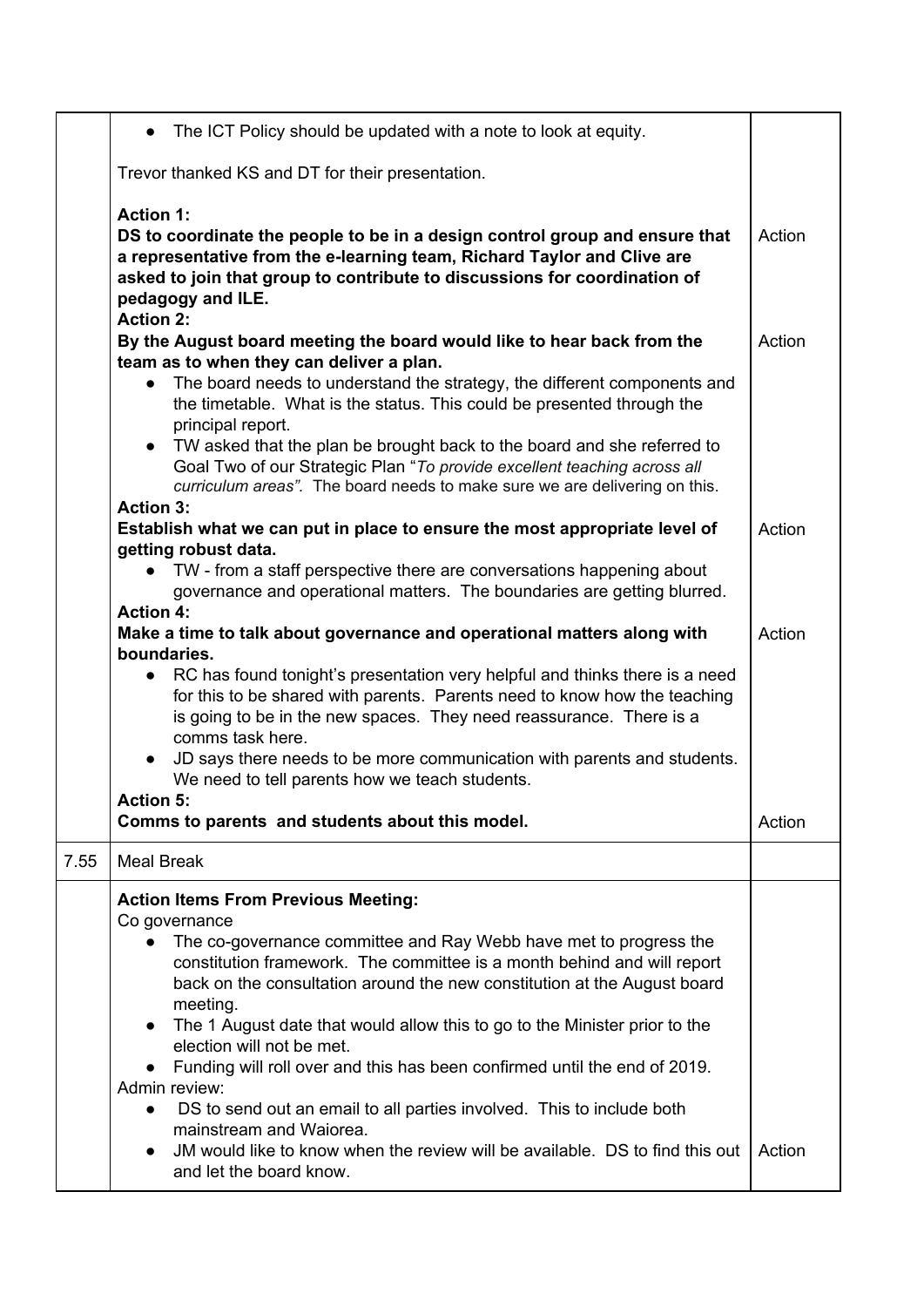|                | AV assumes the review will cover finances as well.                                                                                                                                                                                                                                                                                                                                                                                                                                                                                                                                                                                                                                                                                                                                                                                                                                                                                                                                                                                                                                                                                                                                                                                                                                                                                                                                                                                                                                                                                                                                                                                                                                                                                                                                                                                                                                                                                                       |        |
|----------------|----------------------------------------------------------------------------------------------------------------------------------------------------------------------------------------------------------------------------------------------------------------------------------------------------------------------------------------------------------------------------------------------------------------------------------------------------------------------------------------------------------------------------------------------------------------------------------------------------------------------------------------------------------------------------------------------------------------------------------------------------------------------------------------------------------------------------------------------------------------------------------------------------------------------------------------------------------------------------------------------------------------------------------------------------------------------------------------------------------------------------------------------------------------------------------------------------------------------------------------------------------------------------------------------------------------------------------------------------------------------------------------------------------------------------------------------------------------------------------------------------------------------------------------------------------------------------------------------------------------------------------------------------------------------------------------------------------------------------------------------------------------------------------------------------------------------------------------------------------------------------------------------------------------------------------------------------------|--------|
|                | Sub-committees:<br>CG to populate a Google Doc so trustees can add their name to the<br>sub-committee of their choice.                                                                                                                                                                                                                                                                                                                                                                                                                                                                                                                                                                                                                                                                                                                                                                                                                                                                                                                                                                                                                                                                                                                                                                                                                                                                                                                                                                                                                                                                                                                                                                                                                                                                                                                                                                                                                                   | Action |
| $\overline{4}$ | Auckland Council/WSC Partnership Proposal.<br>The board talked to the two resolutions on the table.<br>Property had met on 6 June, and RN confirmed that in the tabled draft<br>$\bullet$<br>MOU all 12 points in section 2.4 on "Issues to be resolved" were those<br>identified at this meeting as needing to be resolved from WSC/NPOW's<br>perspective.<br>AV - we need clear agreement that operational costs of the gyms is top of<br>the list for discussion. At the special finance meeting on 14 June we<br>decided that we would ask Auckland Council to fund up to \$50K to engage<br>an independent consultant for a study of operating costs on behalf of WSC<br>as there is a need for independent review of the operating costs. TC said<br>the indicative costs provided in the Feasibility Study confused Ministry<br>costs and school operational costs, and assumed all income from hiring<br>would go to Auckland Council.<br>JW asked what are our WSC/NPOW drivers in terms of our gym spaces,<br>and including other in depth detail for consideration? As agreed at the<br>special finance meeting, which was held post the property meeting in Ivan's<br>office, a WSC/NPOW independent in-house due diligence process be<br>engaged supporting BOT high level decision making. That considerations<br>seeking an independent consultant to conduct this report be discussed.<br>That engagement and negotiations with Council be considered with<br>reference to covering the independant consultant costs.<br>MW - we need to investigate the running costs.<br>$\bullet$<br>MOU needs to say that we request funding from AC up to 50K to have an<br>$\bullet$<br>independent review.<br>JM to be asked to put some words together to be inserted at 3.2 of MOU<br>$\bullet$<br>for an independent consultant/review to give WSC/NPOW's point of view<br>first and foremost.<br>JM to to be asked to redraft the resolution. |        |
|                | <b>Resolution 1:</b><br>That JM redraft the resolutions from the special finance committee as the<br>wording for 3.2 in the Memorandum of Understanding to help inform an<br>independent review for WSC/ NPOW. (passed by consensus)                                                                                                                                                                                                                                                                                                                                                                                                                                                                                                                                                                                                                                                                                                                                                                                                                                                                                                                                                                                                                                                                                                                                                                                                                                                                                                                                                                                                                                                                                                                                                                                                                                                                                                                     | Action |
|                | This to be circulated to board for electronic approval.<br>$\bullet$<br>If, after JM has redrafted, and JM and RC are comfortable with rewording,<br>then we will proceed with signing the MOU. John Loof to sign this.                                                                                                                                                                                                                                                                                                                                                                                                                                                                                                                                                                                                                                                                                                                                                                                                                                                                                                                                                                                                                                                                                                                                                                                                                                                                                                                                                                                                                                                                                                                                                                                                                                                                                                                                  |        |
|                | <b>Resolution 2:</b><br>That the combined finance & property committee, be tasked with exploring<br>implications of going ahead with the AC MOU. (passed by consensus)                                                                                                                                                                                                                                                                                                                                                                                                                                                                                                                                                                                                                                                                                                                                                                                                                                                                                                                                                                                                                                                                                                                                                                                                                                                                                                                                                                                                                                                                                                                                                                                                                                                                                                                                                                                   | Action |
|                | <b>Resolution 3:</b><br>That the board meet in July to discuss the relative priorities of board-funded                                                                                                                                                                                                                                                                                                                                                                                                                                                                                                                                                                                                                                                                                                                                                                                                                                                                                                                                                                                                                                                                                                                                                                                                                                                                                                                                                                                                                                                                                                                                                                                                                                                                                                                                                                                                                                                   | Action |